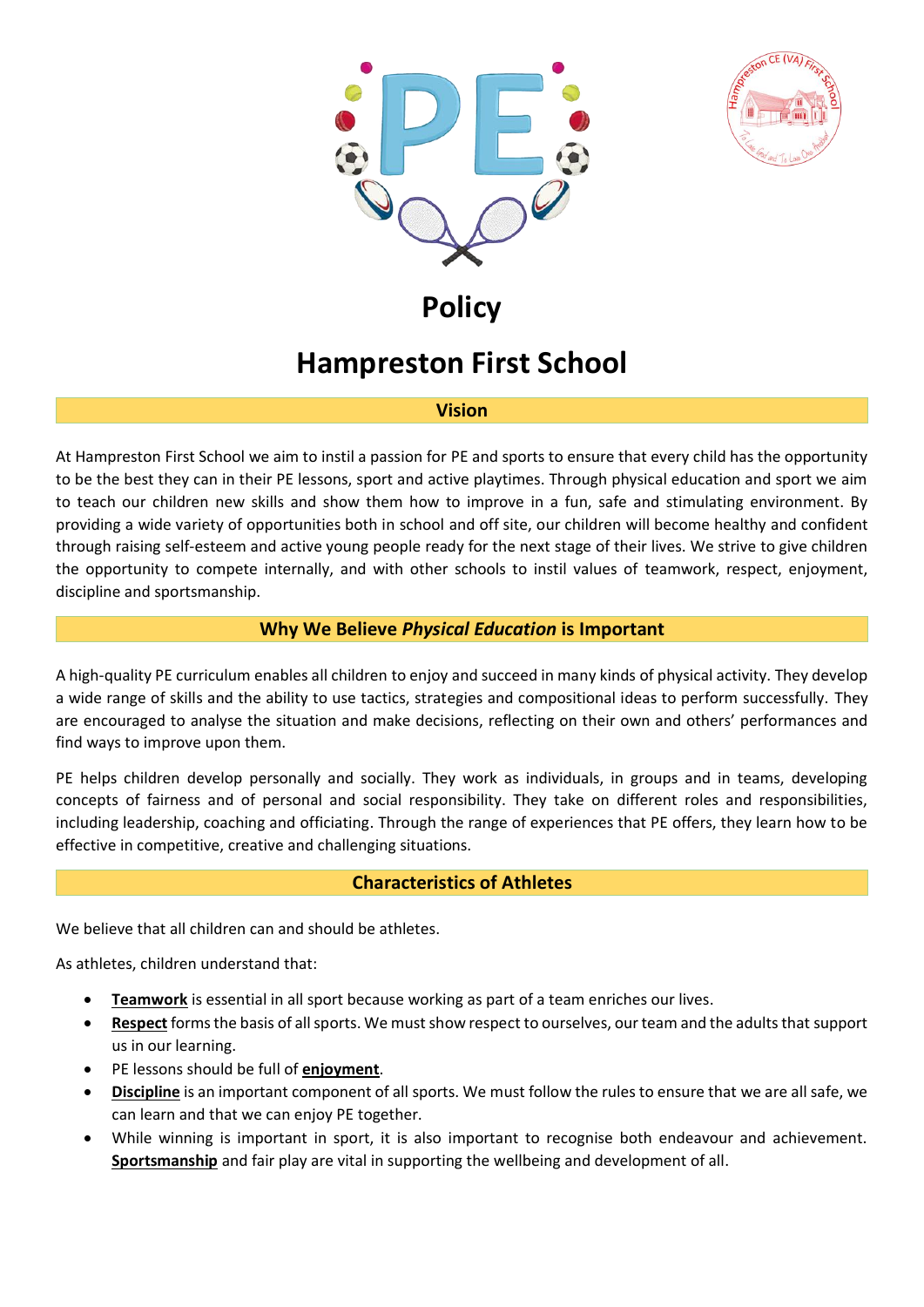#### **Intent**

At Hampreston First School, PE is an integral part of our curriculum and we strive to create a culture which inspires an active generation to enjoy PE and that encourages each other and achieve. We provide a safe and supportive environment for children to flourish in a range of different physical activities which is essential in supporting their physical, emotional, spiritual, social and moral development.

We aspire for children to adopt a positive Growth Mindset and believe that anything can be achieved with determination and resilience. At Hampreston we offer a dynamic and varied program of activity to ensure that all children progress physically through a unique and fully inclusive PE curriculum. Our curriculum aims to improve the well-being and fitness of all children, not only through the sporting skills taught, but through the underpinning values and disciplines PE promotes.

We aim to deliver high quality teaching and learning opportunities that enable all children to achieve their personal best. All children participate in competitive sport which can be against self and/or others. We aim for all children to be physically active for sustained periods of time and to be able to make informed decisions to lead healthy and active lives. Swimming is an important life skill and we aspire for all children to leave primary school having met at least the minimum requirements of the National Curriculum.

### **Implementation**

- PE at Hampreston First School provides challenging and enjoyable learning through a range of sporting activities including invasion games, net & wall games, striking and fielding games, gymnastics, dance, health and fitness, outdoor and adventure and swimming.
- The whole Year 4 class has swimming sessions at Canford School during the autumn and spring terms.
- Pupils participate in at least 2 hours of high-quality PE lessons each week, covering two different sports/ skills focuses each half term.
- The Long-Term planning for each class sets out the PE units which are to be taught throughout the year and ensures that the requirements of the National Curriculum are fully met. This is tracked by the PE Co-ordinator and used as handover for transition at the end of the academic year so that the new class teacher is aware of what the class has already been taught and to identify any areas that need further development.
- All staff can access the Medium-Term planning and half termly assessments for each class throughout the academic year and have the opportunity to work with a sports coaching specialist weekly.
- Teachers use and adapt planning and resources to ensure lessons across years show progression.
- Children are encouraged to participate in the varied range of extra-curricular activities. We provide inclusive and enjoyable clubs which increases children's physical activity. Clubs are offered to all children in the school.
- Active travel is encouraged, and we take part in termly Walk to School Week events.
- Children are encouraged to stay active at break times and can access a variety of equipment to use.
- Year 4 children can become Play Leaders for the school. The Play Leaders develop into sporting role models for the younger children, assisting with and organising games at break times.
- Children are invited to attend competitive sporting events and festivals within the local area and beyond. This is an inclusive approach which endeavours to encourage not only physical development but also mental wellbeing. These events also develop teamwork and leadership skills and are very much enjoyed by children

#### **Impact**

At Hampreston First School, we ensure that our PE curriculum is progressive and allows children to develop fundamental skills and apply them to a variety of sports and activities. All children are provided with the necessary skills and given opportunities to demonstrate improvement to achieve their personal best. Our pupils are physically active, and this has a positive impact on their learning in the classroom. Children understand how to lead a healthy lifestyle and understand the importance of regular exercise. We aspire for children to enjoy PE and develop a love of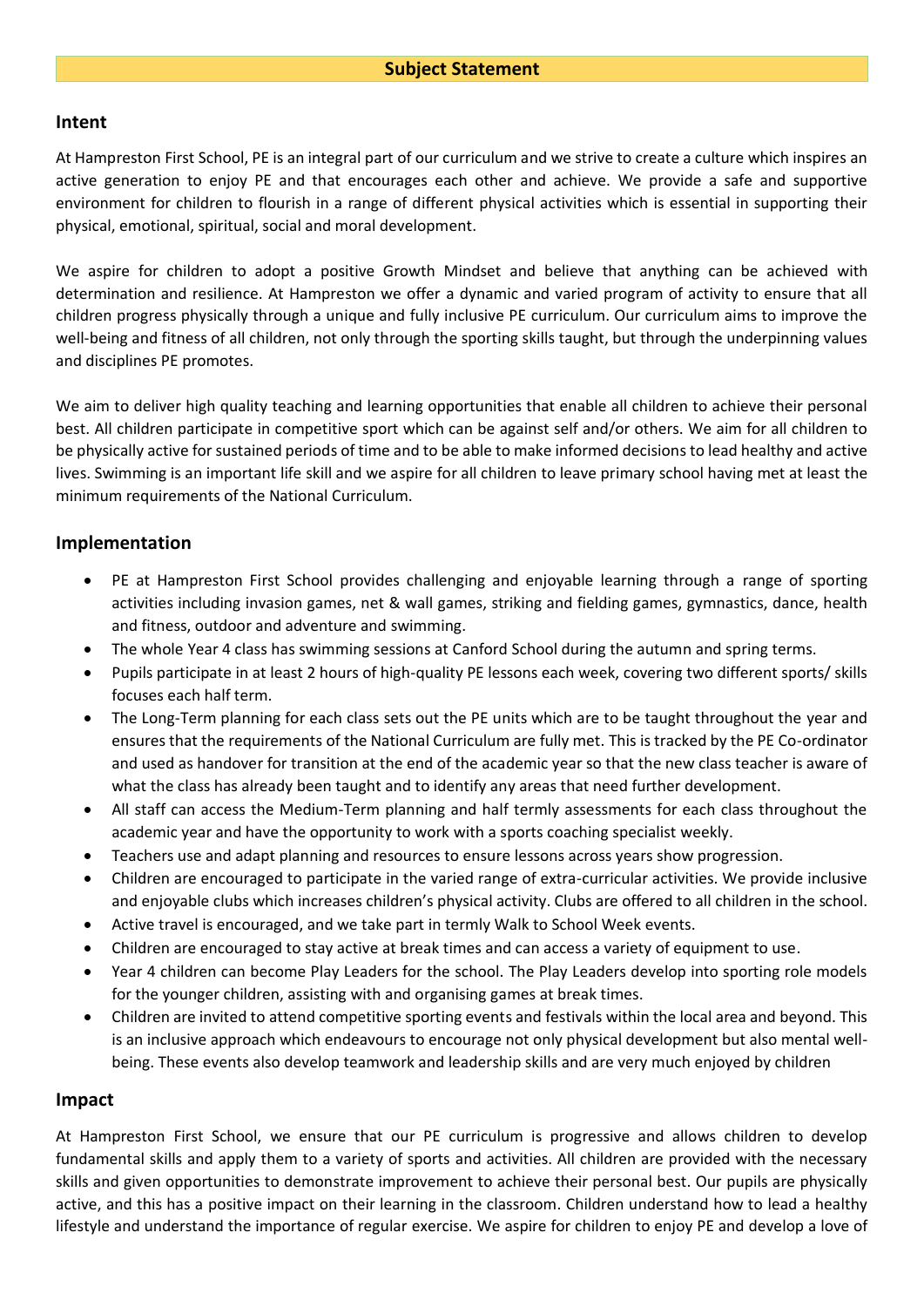sport and physical activity which becomes part of their future life outside of education. Children can represent the school at sporting events. Alongside this, we share sporting achievements both in and out of school in Celebration Assembly, so that we are promoting sports and activities, as well as celebrating all levels of success. We aim for all Year 4 pupils to leave school with the skills to competently swim at least 25m and have the skills to self-rescue in the water which are key life skills.

This is what some of our children say about PE:



#### **PE Curriculum Overview**

|           | <b>Autumn 1</b>                                           | <b>Autumn 2</b>                                   | Spring 1                                                       | <b>Spring 2</b>                                                                    | Summer 1                                                                   | Summer 2                                                             |
|-----------|-----------------------------------------------------------|---------------------------------------------------|----------------------------------------------------------------|------------------------------------------------------------------------------------|----------------------------------------------------------------------------|----------------------------------------------------------------------|
| Reception | Manipulation &<br>Coordination - Unit 1<br>Dance - Unit 1 | Body Management-<br>Unit 1<br>Gymnastics - Unit 1 | Manipulation &<br>Coordination - Unit 2<br>Gymnastics - Unit 2 | Body Management-<br>Unit 2<br>Speed Agility Travel -<br>Unit 1                     | Cooperate & Solve<br>Problems - Unit 1<br>Speed Agility Travel -<br>Unit 2 | Cooperate & Solve<br>Problems - Unit 2<br><b>Sports Day Practice</b> |
| Year 1    | Hit Catch Run - Unit 1<br>Gymnastics - Unit 1             | Hit Catch Run - Unit 2<br>Gymnastics - Unit 2     | <b>Attack Defend Shoot</b><br>$-$ Unit 1<br>Dance - Unit 1     | <b>Attack Defend Shoot</b><br>$-$ Unit 2<br>Dance - Unit 2                         | Run Jump Throw-<br>Unit 1<br>Run Jump Throw-<br>Unit 2                     | <b>OAA</b><br><b>Sports Day Practice</b>                             |
| Year 2    | Hit Catch Run - Unit 1<br>Gymnastics - Unit 1             | Send and Return-<br>Unit 1<br>Gymnastics - Unit 2 | <b>Attack Defend Shoot</b><br>$-$ Unit 1<br>Dance - Unit 1     | <b>Attack Defend Shoot</b><br>$-$ Unit 2<br>Hit Catch Run - Unit<br>$\overline{2}$ | Run Jump Throw-<br>Unit 1<br>Cricket                                       | Run Jump Throw-<br>Unit 2<br>Sports Day Practice                     |
| Year 3    | Tennis<br>Basketball                                      | Dance - Unit 1<br>Basketball                      | Hockey<br>Gymnastics - Unit 1                                  | Tag Rugby<br>Gymnastics - Unit 2                                                   | Cricket<br>Football                                                        | <b>OAA</b><br>Sports Day Practice                                    |
| Year 4    | Tennis<br>Basketball                                      | Gymnastics - Unit 1<br>Hockey                     | Dance - Unit 1<br>Fitness - Unit 1                             | Badminton                                                                          | Tag Rugby<br>Cricket                                                       | <b>OAA</b><br>Sports Day Practice                                    |